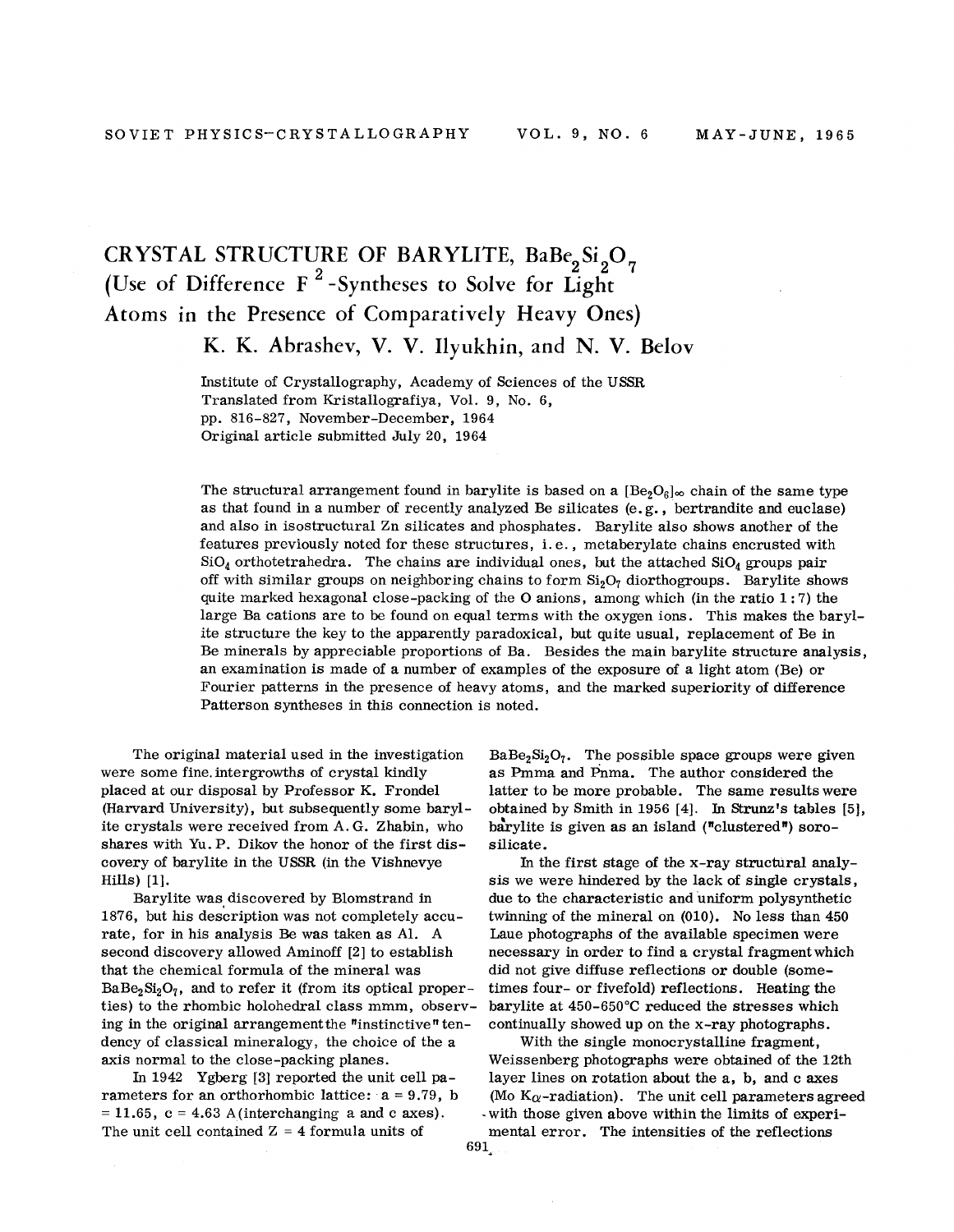were measured visually using a blackening chart (in steps of  $2^{1/4}$ ). Reflections with low values of  $\sin\theta/\lambda$  (under the securing strip of the film holder) were measured from photographs taken with Cu radiation. The systematic absences corresponded to the diffraction group mmmPn  $-a$ , i.e., to two possible space groups, Pnma and  $Pn2<sub>1</sub>a$ . A very marked piezoelectric effect, greater than that for quartz (the measurements were made by colleagues in the Crystal Physics Faculty of Moscow State University, to whom the authors are deeply indebted), was an argument in favor of the hemihedral group Pn21a as against the centrosymmetric group Pnma, suggested by Ygberg and Smith. Our conclu sion was confirmed by a statistical analysis of the distribution of the structure factors  $F_{h k0}^2$  and  $F_{0k}l^2$ .

The presence of a Ba atom, with a scattering ability greatly exceeding that of Si, 0, and Be, forced us to use in the analysis not the classical function N(z), but a modified structure factor distribution function  $N(z, r)$  [6]. The relationsh given in [6,7],  $\mathbf{r} = \mathbf{Z_T} (\Sigma \mathbf{Z_L^2})^{-1/2}$ , in the case of barylite becomes

$$
r = \frac{56}{29.56} = 1.9 \approx 2.0. \tag{1}
$$

The experimental points of 1N(z,r) for the *Okl* and hO *l* zones fall very close to the curve for the noncentrosymmetric  $F^2$  distribution in both projections (Fig. 1).

In solving the structure we started off with 121 nonzero hkO reflections and 102 nonzero *Okl*



Fig. 1. Barylite. Negative result of a statistical test for a symmetry center. The two curves shown represent the centered case  $(\overline{1})$  and the noncentered case (1), together with the experimental results, where O represents the hk0 zone, and  $\times$  the Ok*I* zone.

reflections. The noncentrosymmetric (but apparently close to centrosymmetric) arrangement of the atoms imposed a characteristic pattern on the Patterson projection  $p(xy)$  and  $p(yz)$ , and gave spread-out peaks from which only approximate coordinates could be found. The heavy Ba atoms considerably eased the analysis of the Patterson syntheses, and this Ba was identified on both projections. In the next step, this fixed Ba was made the basis of a modified heavy-atom approach.

It is well known that the presence of a heavy atom in centrosymmetric structures often guarantees success in structure analysis of both organic and inorganic materials. *H* barylite were actually centrosymmetric, then with  $r = 2.0$ , about  $90\%$  [8] of the amplitudes would have actual signs corresponding with those calculated from the Ba atom contributions. The use of the heavy-atom method for a noncentrosymmetric crystal is based on the assumption that the phase angles obtained from the heavy atom contributions are quite close to those calculated from all the atoms. In our noncentrosymmetric case, according to [9], the heavy-atom method becomes more complicated. As follows from the coordinates found roughly, in the xy projection the Ba atom lies in a position with a single free parameter. In the yz projection there is freedom to choose the origin of the coordinates but, in shifting the Ba atom to the origin, we, for purposes of calculation, artificially raise the symmetry of the distribution of the remaining atoms, making this distribution centrosymmetric. This arrangement provides the desired independent solutions for both projections.

In the vz projection we have one heavy atom with a scattering power of  $f_H$  and m light atoms with *fL'* As already stated, the heavy Ba atom (Z = 56) has been shifted to the origin of the unit cell. The phase angles of the corresponding amplitudes are obtained from the formula

$$
\tan \alpha = \Sigma f_{\pi} \sin 2\pi \vartheta_i / \{f_H + \Sigma f_L \cos 2\pi \vartheta_i\}.
$$
 (2)

In the ideal case, where the scattering abilities of the light atom are equal,  $\Sigma f_L = m f_L$ , and Eq. (2) transforms into

$$
\tan \alpha = \sqrt{\frac{2}{m}} \sum \sin 2\pi \vartheta_i / \left\{ r \, 2\sqrt{2} + \sqrt{\frac{2}{m}} \sum \cos 2\pi \vartheta_i \right\}
$$
\n
$$
= \frac{B'}{r \sqrt{2} + A'}, \tag{3}
$$

where  $\underline{\mathbf{r}}$  is given in (1).

The probability of a phase angle falling in the range  $\alpha$ ,  $\alpha$  + d $\alpha$  corresponds to the probability of B' falling in the region y,  $y + dy$  and  $A'$  in the re-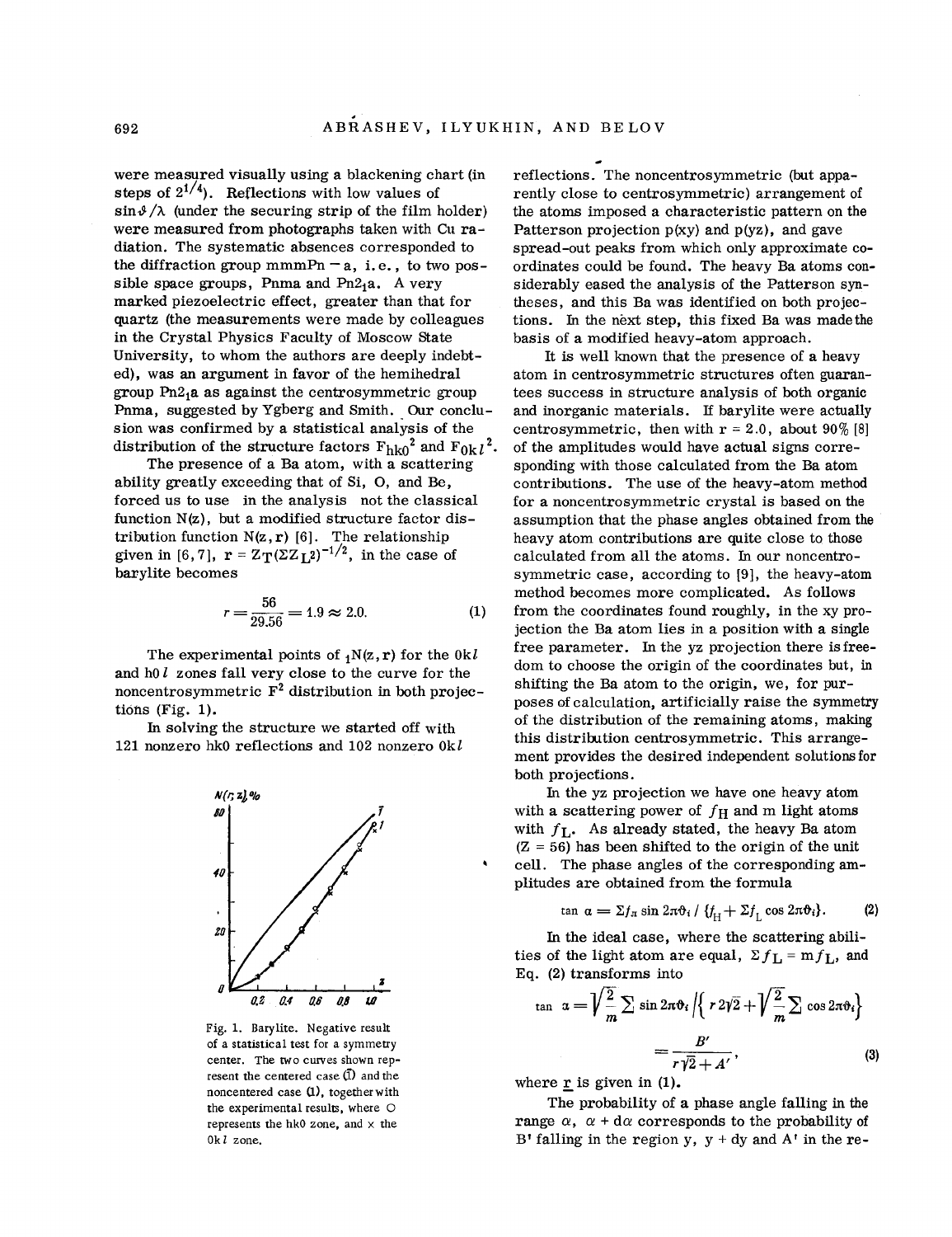gion  $x = r\sqrt{2}$ ,  $x = r\sqrt{2} + dx$ . Setting  $x = R\cos\alpha$ , y  $=$  R sin  $\alpha$  (4), and changing to polar coordinates, we have

$$
P(\alpha) = \frac{1}{2\pi} \exp(-r^2 \sin^2 \alpha) \int_0^{\infty} R \exp\left\{-\frac{1}{2} (R - r \cos \alpha)^2\right\} dR
$$
  

$$
= \frac{1}{2\pi} \exp(-r^2) + \frac{r \cos \alpha}{\sqrt{\pi}}
$$
  

$$
\times \exp(-r^2 \sin^2 \alpha) \left[\frac{1}{2} + \varphi(\sqrt{2}r \cos \alpha)\right],
$$
 (4)

where

$$
\varphi(z) = \frac{1}{\sqrt{2}\pi} \int_{0}^{z} \exp(-t^2/2) dt.
$$
 (5)

Thus the fraction of the structure amplitudes  $N(\alpha)$ with a phase angle lying within the range  $-\alpha$  to  $+\alpha$ is

$$
N(\alpha) = \int_{-\alpha}^{+\alpha} P(\alpha) d\alpha = 2 \int_{0}^{+\alpha} P(\alpha) d\alpha, \qquad (6)
$$

which is directly dependent on  $r$ , so that, knowing r, we will always have a clear answer to the question of the maximum phase limits of the light atoms at which we might neglect their variations from 0 to 180° (when the heavy atom is at the cell origin). When  $\alpha = 30^{\circ}$  its sine is already equal to  $\frac{1}{2}$ , and the imaginary part of the structure amplitude cannot be neglected.

Table 1 shows that for  $r = 2$  only two thirds of the phase angles fall in the range  $\pm 20^{\circ}$  and only about half in the range  $\pm 15^\circ$ .

We therefore have to be particularly careful about using the heavy-atom method in the yz projection; if when  $r = 2$  in a centrosymmetric crystal 98% of the structure amplitude signs are determined by the heavy-atom contribution, then for a noncentrosymmetric crystal we have 98% of the phase angles scattered through a wide range  $(\pm 53%)$ on both sides of the heavy-atom phase angle.

This meant that the first electron density syntheses (yz), constructed from the heavy Ba atom,

TABLE 1

contained a very large number of strongly smearedout peaks. It was impossible to locate with assurance even the "medium-weight" Si atoms. The basic reason for the "dud" projection is the superposition of two structures, the true one and a "false" reflection of it in the pseudocenter of symmetry (a result of raising the symmetry by putting Ba at the origin). However, a simultaneous examination of the "complex" pattern  $\rho$  (yz) and the true one p(yz) allowed us to distinguish between the two versions of the  $(Ba + Si<sub>1</sub> + Si<sub>2</sub>)$  structure, the direct and the inverted one.

The inclusion of the two Si atoms with the Ba atom increases the effectiveness of the heavyatom method: the parameter r increases to

$$
r = \left\{ \Sigma f_{\rm H}^2 / \Sigma f_{\rm L}^2 \right\}^{V_{\rm B}} = 2.7 \ (\approx 3.0). \tag{7}
$$

Now about 70% of the phases lie between  $\pm 15^{\circ}$ and more than  $85\%$  lie between  $\pm 20^{\circ}$ , so the situation becomes very much more favorable. Of the two calculated syntheses (one for each of the combinations of  $Ba + Si<sub>1</sub> + Si<sub>2</sub>$ , one version gave no new information because of the false positioning of the atoms, and the other allowed two 0 atoms to be located; the coordinates of the remaining 0 atom were found in the subsequent syntheses.

In the xy projection, the position of Ba is fixed by a single parameter, and we have

$$
P(a)da = P(|F|,a)d|F|da/P(|F|)d|F|, \qquad (8)
$$

where the numerator and denominator are the same as in [7,10,11]. Setting

$$
x = 2|F||F_H| / \Sigma f_L^2,
$$
 (9)

we obtain

ż

$$
P(a) da = \exp(x \cos a) da / 2\pi I_0(x), \qquad (10)
$$

where  $I_0$  is the Bessel function of the imaginary argument.

Here, as previously,

$$
N(\alpha) = \int_{-\alpha}^{\alpha} P(\alpha) d\alpha.
$$
 (11)

 $N(\alpha)$  0 I 0.377 0.6671 0.843/ 0.931 0.970 0.987 0.998 0.999  $\alpha$  | 0 | 10° | 20° | 30° | 40° | 50<sup>o</sup> 60<sup>o</sup> 90<sup>o</sup> 120<sup>o</sup>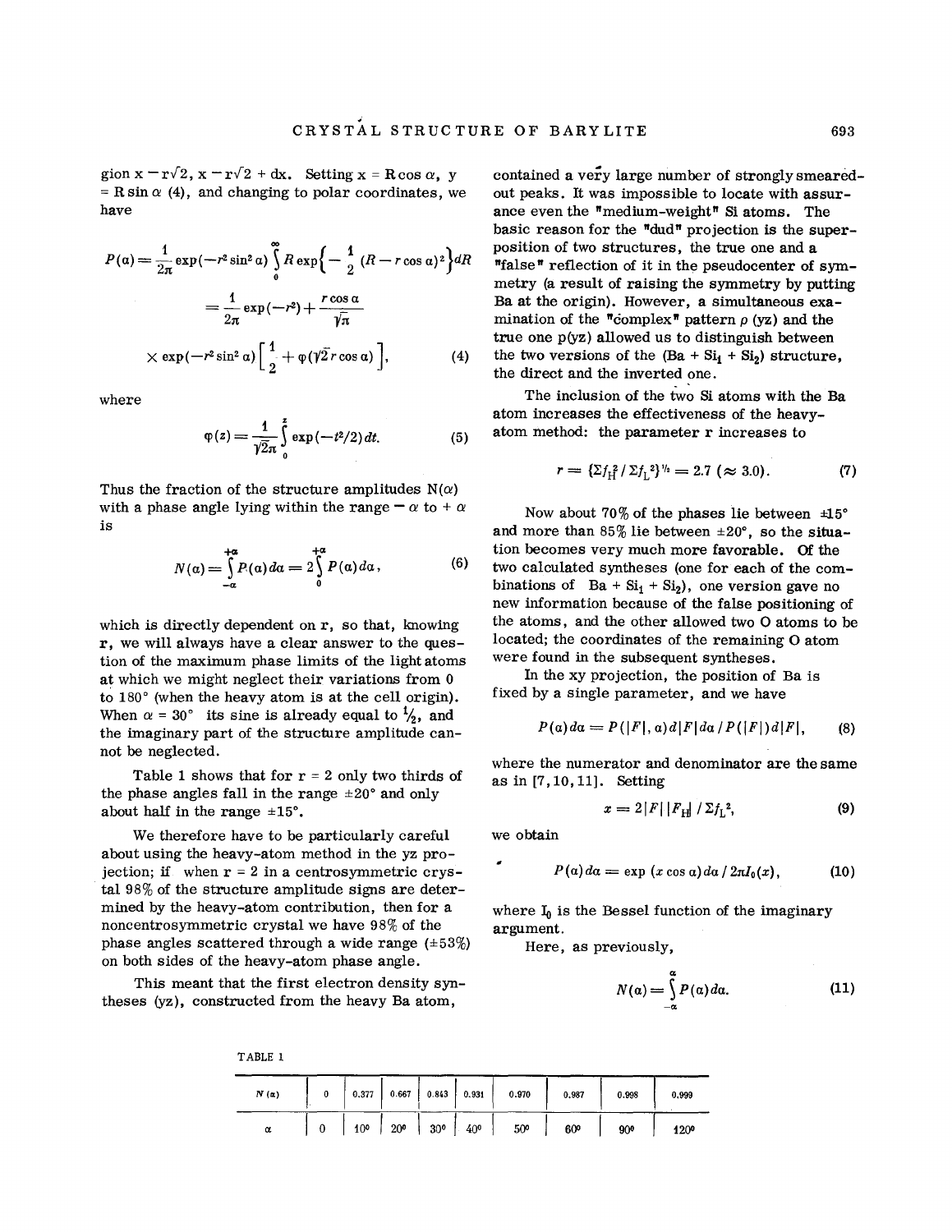Investigation of the relationship  $N(\alpha, x) = f(x)$ shows that as x increases, the probability that the difference  $\alpha - \alpha_H$  will be small also increases. Thus, for  $x = 1$  the probability of  $\alpha - \alpha_H$  falling in the range  $\pm 20^{\circ}$  will be 0.234, while for x = 5 it in, creases to 0.549. Making the minor assumption that  $F_H \approx F$ , for the case of a single heavy atom we can conclude that

$$
x \approx 2r^2. \tag{12}
$$

In the xy projection the influence of the Ba atom shows up more strongly  $(x = 8)$ . The synthesis  $\rho$ (xy) constructed from the Ba atom gave quite reliable positions for both Si and one of the 0 atoms. The weighting function  $w(x)$  was, in accordance with [10], set equal to unity. From a subsequent series of  $\rho$  (xy) syntheses it was possible to fix the remaining 0 atoms. Thus, in both projections we were able to use the heavy-atom method successfully to locate all the atoms except the very light Be. The reliability factors at this stage were 13.2 and 13.7%.

To locate the Be a difference Patterson synthesis was used. The Fourier heavy-atom synthesis suffers from the deficiency that the phases of the experimental amplitudes are assigned a priori through the phases of the heavy atom and at the same time these are made the basis of the positions of the known atoms. However, for a relationship where  $Z_{\text{X}}/Z_{\text{H}} \leq 0.1$  the contributions of unknown atoms can hardly change the distribution of phases, and these atoms do not appear on the electron density maps. Conversely, in difference Patterson syntheses [12,13], known atoms may be excluded in favor of unknown ones. If N is the total number of atoms in the unit cell, P is the fraction of known atoms, and Q is the fraction of unknown ones (so that  $N = P + Q$ ), then the structure amplitude is

$$
F_N(\mathbf{H}) = \Sigma f_{N_j} \exp \left[2\pi i(\mathbf{H}, \mathbf{r}_{N_j})\right] = |F_N| \exp \left(i\alpha_N\right) \tag{13}
$$

and

$$
F_P(\mathbf{H}) = |F_P| \exp(i\alpha_P). \tag{14}
$$

Here  $|F_N(H)|^2$  is a quantity proportional to the experimental intensities and  $F_P(H)$  is calculated from the coordinates of the known atoms.

Let us follow [12,13] in examining two types of syntheses which represent "expansions" of a Patterson function, with the coefficients

$$
\alpha_{\text{tot}} = |F_N|^2 |F_P| \exp i a_P = |F_N(\mathbf{H})|^2 |F_P(\mathbf{H})|
$$
  
 
$$
\times \exp \{-i2\pi(\mathbf{r}, \mathbf{H}) + i a_P\}
$$
 (15)

and

$$
\beta_{\text{tot}} = \frac{|F_N|^2}{|F_P|} \exp(i\alpha_p). \tag{16}
$$

In this way the "expanded" Patterson syntheses lead to a structure which must stand out on a background of superfluous peaks. The background can be suppressed by a modification of the expansion coefficients (for the  $\beta$ -syntheses it is always less than for the  $\alpha$ -syntheses)\*

$$
a_{mod} = \left[ |F_N|^2 - |F_P|^2 - \sum f_{Q_i}^2 \right] |F_P| \exp(i a_P), \qquad (17)
$$

$$
\beta_{mod} = \left[ |F_N|^2 - |F_P|^2 - \sum f_{\mathbf{Q}_i}^2 \right] \exp(i\alpha_P) \cdot \frac{1}{|F_P|}.
$$
 (18)

In these syntheses there are no peaks in the positions of the known atoms and they possess a very insignificant background. The successfulapplication of the strongest  $\beta$ -syntheses is determined by the composition of the group of known atoms, P. There are two points of importance here initially, namely the necessity for the existence of a relationship between the heights of genuine and parasitic peaks which does not favor the latter, and, in addition, the number of spurious peaks present plays a part. The optimum conditions occur when P is large  $(\approx N)$ , or when only a small number of atoms are known, but these atoms are heavy with  $f_{\text{Pj}} \gg f_{\text{Qi}}$ . The  $\beta$ -syntheses are more preferable in three dimensions than on a plane, since, onprojection, the parasitic peaks may add to generate maxima comparable with the maxima of the real structure. The expression  $|F_{\mathbf{P}}|$  in the numerator of (18) creates a further difficulty in the  $\beta$ -syntheses: when  $|F_{\mathbf{P}}| = 0$  the expansion coefficients are simply indeterminate; when  $|F_{\text{P}}| \neq 0$  but is nevertheless very small, the corresponding amplitudes become dominant and distort the pattern of distribution of the real atoms.

With "expansion" (18) we obtain

$$
\beta_{mod} = \sum_{i} \sum_{j} f_{Q_i} \exp 2\pi i \mathbf{H} (\mathbf{r}_{Q_i} - \mathbf{r}_{Q_j}) / F_P^*
$$
  
+  $F_Q^* \exp(2i\alpha_P) + F_Q.$  (19)

The  $\beta_{\text{mod}}$ -synthesis contains Q atoms, and does not include the P atoms, but the symmetry of the  $\beta$ -synthesis as a whole is determined by the symmetry of the distribution of these P atoms. From expression (19) it follows that the  $\beta$ -synthe-

<sup>\*</sup>We can consider syntheses with coefficients  $(17)$  and  $(18)$  as modified difference Patterson syntheses starting from  $|F_N|^2 - |F_P|^2$  $-\Sigma fQ_i^2$ , using the two functions exp ia<sub>p</sub> and  $1/ |F_N|$  (or  $|F_P|$ ),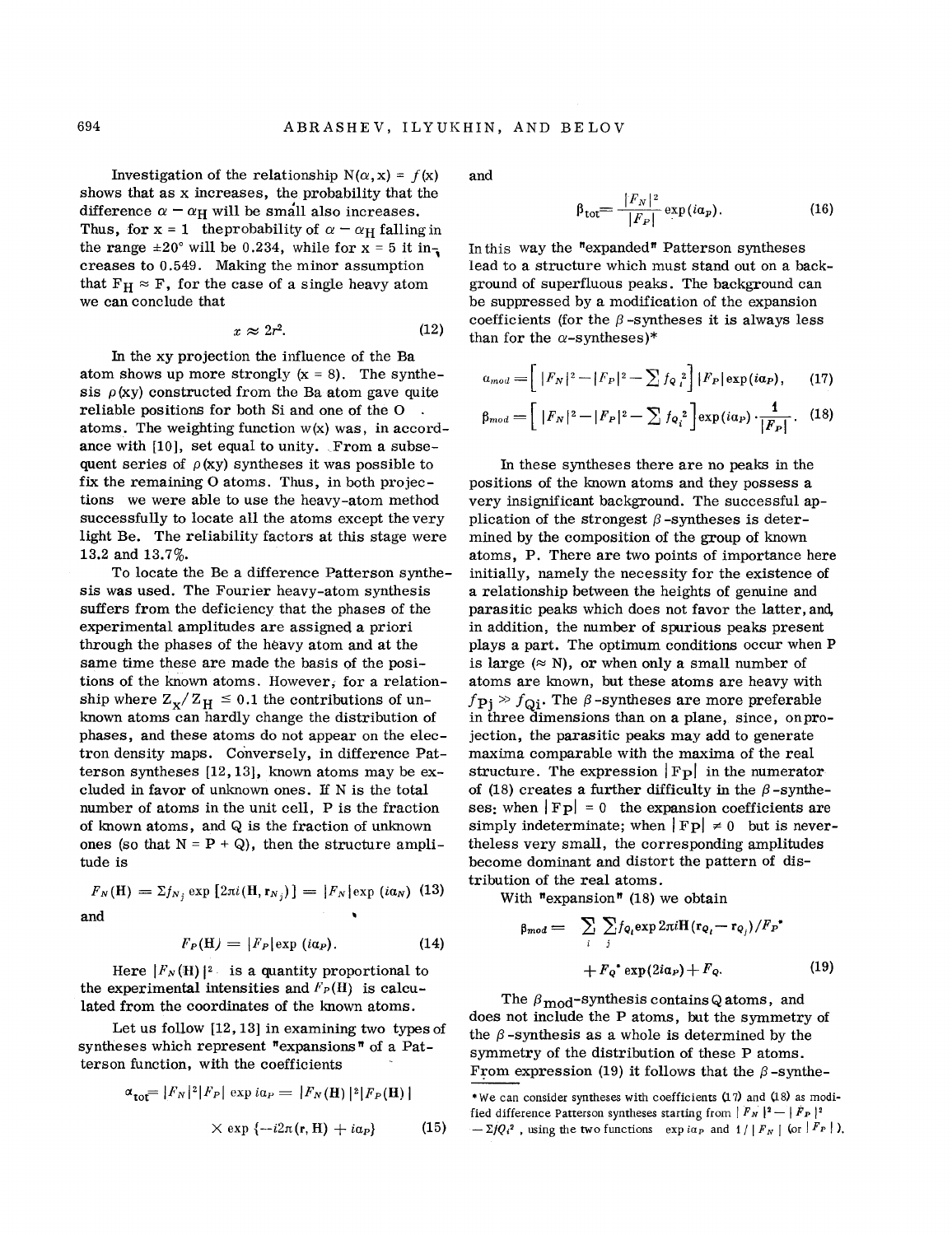sis, in addition to the sought-after distribution  $F_Q$ , contains the inverted distribution  $F_Q^*$ , and also the Patterson synthesis for the unknown atoms [first term in (19)].

In view of the defects of the  $\beta$ -syntheses, basically due to the modulating functions  $1/|F_p|$  and exp *(iap),* we prefer the difference Patterson syntheses, t which have a number of factors in their favor, i.e.:

- 1) since the vector space is necessarily centrosymmetric in the difference syntheses, only experimental intensities and moduli (squares of moduli) appear, but not phases;
- 2) there is no question of indeterminacy in series coefficients at small *IFpi;*
- 3) there is no part played in the difference Patterson syntheses by the other modulating function exp *(iap),* which is directly connected with the position of the known atom (we do not have to carry information on the known atoms);
- 4) the general (to some degree) principle of difference syntheses, i.e., taking as the starting coefficients  $|F_{\text{exp}} - F_{\text{calc}}|$ , in

which  $F_{\text{calc}} \gg F_{\text{exp}}$ , and neglecting the remainder, is here carried out automatically.

On squaring, the large differences increase on the general background of the weak ones, but not the extreme and reverse differences with  $F_{exp}$  $\triangleright$  F<sub>calc</sub>, since it is these which yield the most information on the unknown atoms.

In analysis of barylite, a difference Patterson synthesis was used starting from  $(F_{\rm exp} - F_{\rm calc})^2$ , where  $F_{\text{calc}}$  was calculated from the two Si and seven 0 atoms, so that the synthesis located the  $Ba - Ba$ ,  $Be - Be$ , and  $Ba - Be$  peaks. The latter showed up very clearly so that it was possible to locate the Be atoms (Fig. 2). A similar method of excluding all the concealing peaks was used successfully earlier in determination of the structure of the di(meta)fluoroberyllate  $RbBe_2F_5$  [14].

The coordinates were refined by series of successive electron-density syntheses in both of the noncentrosymmetric projections, xy and yz (Fig. 3). The final values of the reliability factors! were

 $t$  of two types,  $[F_N - F_P]^2$  and  $[F_N^2 - F_P^2]$  [14].  $\text{\#Max}$  sin  $\theta/\lambda = 1.2$  A. B  $\approx 0.6$  A.



Fig. 2. The difference Patterson synthesis  $p_{\Delta}$ (xy), with the Ba–Be and Be–Be peak:



Fig. 3. Final electron density synthesis in the yz projection.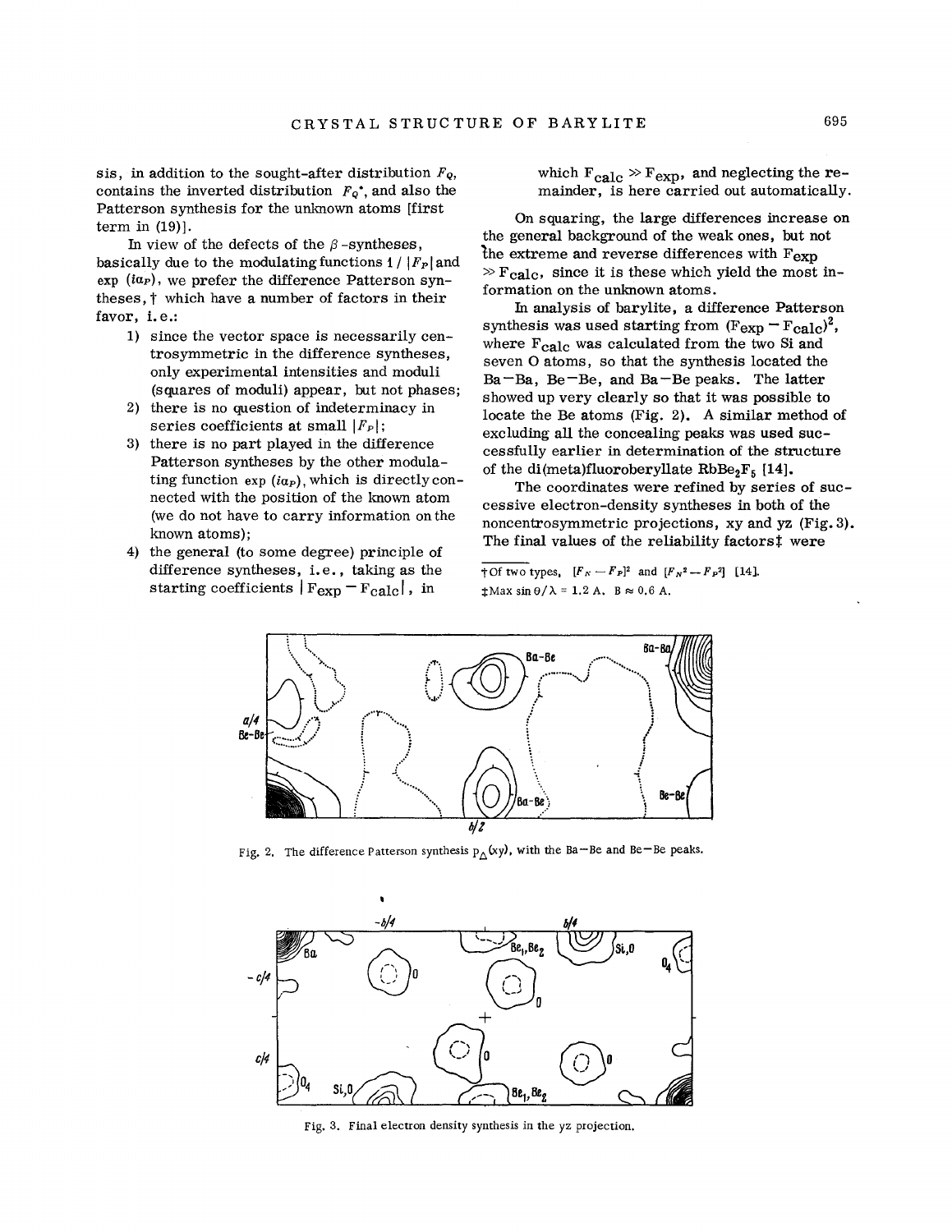

Fig. 4. Graph of convergence of  $F_{exp} - F_{calc}$  for reflections of the  $0k$   $l$  zone.

 $R_{h k0} = 11.4\%$  and  $R_{0k l} = 11.7\%.$  Figure 4 shows a graph of the convergence of  $F_{\text{exp}}$  and  $F_{\text{calc}}$  for the  $0k$  zone. These comparatively low values of the factors are undoubtedly due to the heavy Ba atom. For greater confidence in the coordinates of the lighter atoms, the coefficients R' were calculated for the same projections, but with the Ba atom eliminated:

where

$$
R'=\Sigma\,|\,|F_{\textrm{exp}}'| - |F_{\textrm{calc}}'| \,|\,/\,\Sigma\,|F_{\textrm{exp}}'|
$$

 $F'_{\rm exp} = F_{\rm exp} - F_{\rm Ba} \& F_{\rm cal} = \Sigma \{ F_{\rm Si} + F_{\rm O} + F_{\rm Be} \}.$ 

The values obtained were

$$
R'_{hh0}=18.4\% \text{ n } R'_{0hl}=18.25\%.
$$

The reliability factors R calculated for the centrosymmetric version were 28.2 and 27.6%, respectively, i.e., considerably higher, in spite of the fact that the actual arrangement was not far off centrosymmetric. The coordinates of the 12 main atoms, at these values of the reliability factors, are shown in Table 2.

In a number of solved beryllium mineral structures (i.e., bromellite [16], chrysoberyl [17], bertrandite  $[18]$ , euclase  $[19, 20]$ ) there appears strongly expressed two-layer (hexagonal) close-packing. In barylite the single two-layer packing includes a large Ba cation in addition to the O anions. The unit cell contains  $(7 + 1) \times 4 = 32$  close-packed spheres, arranged as  $4 \times 4 \times 2$ . The greatest cell side, b  $= 11.01$  A, is determined by four O-O distances; the parameter  $a = 9.8$  A is made up of the heights of four basal triangles, and the short side  $c = 4.63$  A corresponds to the heights of two oxygen tetrahedra. How well the close-packing principle is followed can be seen from Table 2, which, together with the coordinates found experimentally, also shows those corresponding to ideal close-packing.

The barylite structure which emerges from the Fourier synthesis differs fundamentally from that noted by Ygberg in 1942.  $**$  As in the majority of silicates, the basis of its construction consists of supporting columns of oxygen polyhedra around large cations, in this case of Ba. In barylite these polyhedra ("hexagonal cubo-octahedra" with coordination number 12 (22) are packed one on the other parallel to the  $c = 4.63$  A axis. This dimension corresponds to the height of a "cubo-octahedron," but in one half of the column  $(y = b/4)$  the Ba atoms lie at the level  $\frac{1}{2}$ , and in the other  $(y = \frac{3}{4}b)$  they lie at the level 0, i.e., the unit cell includes a whole polyhedron of the former and two halves of the latter (Fig. 5). Along the medium length axis, with  $a = 9.79$  A, lie two columns of each type (Fig. 6). The Ba "cubo-octahedra" present in a column \*\* Without any proof, as pointed out in [21].

|  | TABLE 2. Coordinates of Atoms |  |
|--|-------------------------------|--|
|  |                               |  |

| Atom            |          | Ideal |          |          | Found    |         |  |
|-----------------|----------|-------|----------|----------|----------|---------|--|
|                 | x/a      | y/b   | z/c      | x/a      | y/b      | z/c     |  |
| Ba              | 0.166    | 0.75  | 0.25     | 0.142    | 0.75     | 0.25    |  |
| Si <sub>1</sub> | 0.083    | 0.875 | $-0.125$ | $-0.096$ | 0.88     | $-0.25$ |  |
| Si <sub>2</sub> | $-0.083$ | 0.125 | 0.125    | 0.10     | 0.125    | $+0.25$ |  |
| $O_{1}$         | 0.083    | 0.875 | 0.750    | 0.073    | 0.897    | 0.72    |  |
| O <sub>2</sub>  | $-0.083$ | 0.875 | 0.25     | 0.087    | 0.885    | 0.130   |  |
| $O_3$           | 0.166    | 0     | 0.25     | 0.181    | 0.03     | 0.452   |  |
| $O_4$           | $-0.166$ | 0.75  | 0.75     | $-0.13$  | 0.75     | 0.690   |  |
| O <sub>5</sub>  | $-0.083$ | 0.125 | 0.25     | $-0.07$  | 0.110    | 0.210   |  |
| $O_6$           | $-0.166$ | 0.00  | 0.75     | $-0.185$ | $-0.025$ | 0.595   |  |
| $\mathbf{o}_i$  | 0.083    | 0.125 | 0.75     | 0.09     | 0.115    | 0.874   |  |
| Be.             | 0.166    | 0     | 0.415    | 0.175    | 0.001    | 0.15    |  |
| Be <sub>2</sub> | 0,166    | 0     | 0.249    | $-0.170$ | 0.005    | 0.25    |  |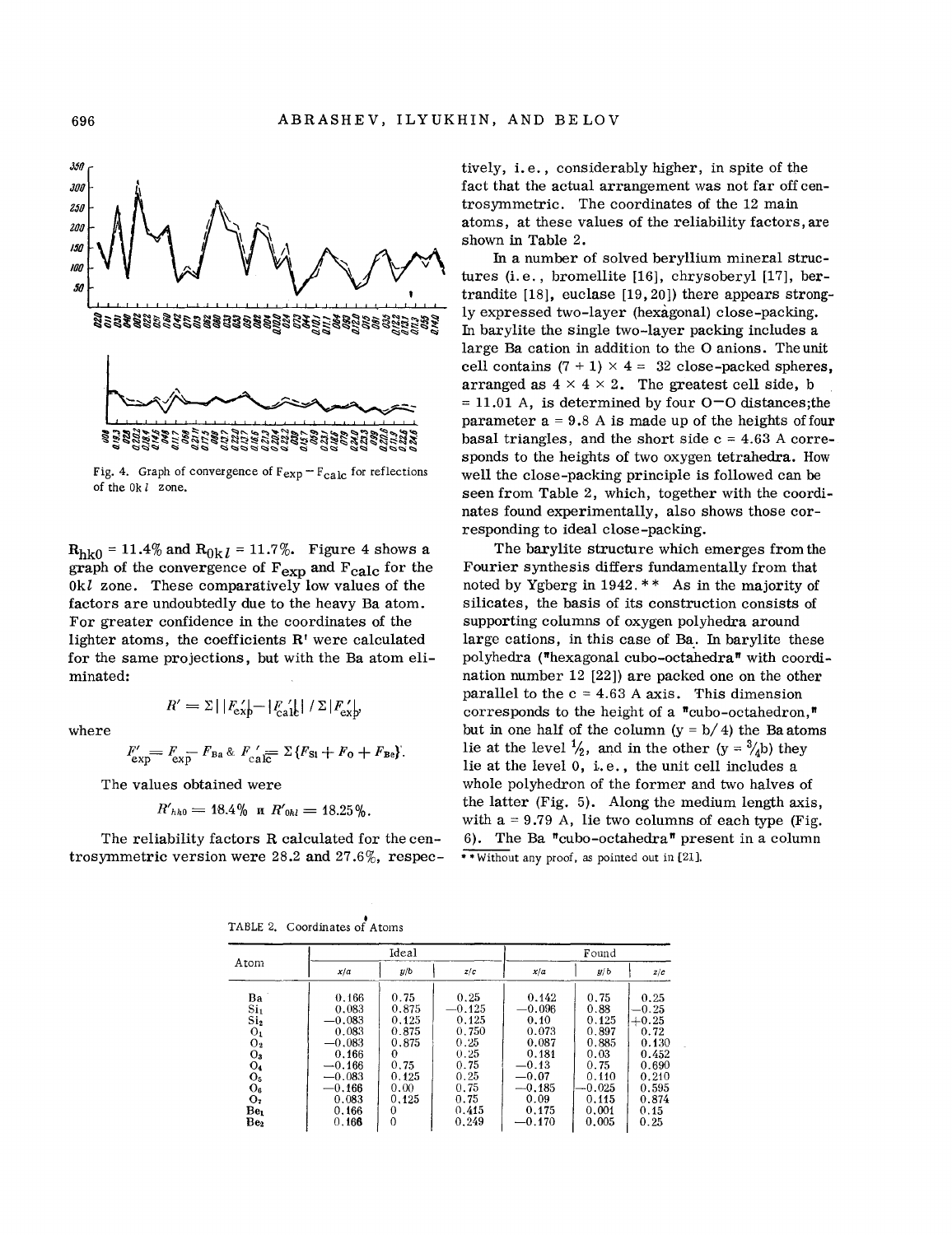

Fig. 5. The basic supporting "rods" of the barylite structure, columns of two types of Ba "cubo-octahedra" separated by polar  $[Be_2O_6]$ <sub>m</sub> metachains in two orientations.





of any one type are connected by shared horizontal edges. On Fig. 6 they appear to be translationally identical. The doubled parameter a (with the pseudotranslation retained) is the result of packing the spaces between the main column with parallel but polar chains of tetrahedra in which adjacent chains have opposite orientations (see the very diagrammatic Fig. 5). From their formula  $[Be<sub>2</sub>O<sub>6</sub>]_{\infty}$ , they are analogous to the metasilicate pyroxene chains  $[Si_2O_6]_\infty$ , but the axes of the latter lie in the planes of close-packing, while in the metaberyllate chain its axis  $(2<sub>1</sub>)$  is perpendicular to this plane. The repeat distance of such a chain (two tetrahedra) corresponds to the repeat distance of the two-layer (i. e., normal hexagonal) packing which forms the basis of the barylite structure, similar to the situation in the series of Be minerals noted above, especially the Be silicates.

The same feature  $[23]$  is also characteristic, usually with a repetition of the Be-motif, in Zn minerals, e.g., clinohedrite [24], hodgkinsonite [25], hopeite [26], and zincite ZnO. Moreover, in all these minerals, whenever there is an appreciable content of Be (Zn) the tetrahedra around these elements line up into the metaberyllate (metazincate)  $[Be_2O_6]_{\infty} - [Zn_2O_6]_{\infty}$  chains described above. As mentioned above, these chains are polar but the majority of the structures listed contain the two sorts of chain with opposite polarities. This occurs also in barylite, i. e., its structure is extremely close to being centrosymmetric, but it does not quite "make **it,"** as in beryllonite, bertrandite, and in barylite. With this marked hexagonal motif, deviation from the maximum symmetry is explained in [23] by the low atomic number of Be, which does allow its (ionic or atomic) framework to take on strictly spherical symmetry.

Metaberyllate (metazincate) chains have another characteristic feature; they are "encrusted" with a layer of discrete  $SiO<sub>4</sub>$  orthotetrahedra (sometimes  $PO_4$  tetrahedra), as shown in Fig. 7. These encrusted chains are individual in euclase (clinohedrite, hopeite,hodgkinsonite), but in bertrandite and barylite the encrusting Si tetrahedra are joined through a (pseudo) plane of symmetry into diorthogroups,  $Si<sub>2</sub>O<sub>7</sub>$ , with axes normal to the metachain axes.  $\dagger \dagger$  The Si<sub>2</sub>O<sub>7</sub> diorthogroups join up metachains of like polarity, i. e., barylite has two types of diorthogroups, with unlike'polarities. In bertrandite the metachains are all of the same polarity and have a shared  $\Omega$  atom, while in barylite the materials of the two exientations remain inde metachains of the two orientations remain individual.

ttYgberg [3] suggested that the structure contained diorthogroups with axes along the long axis, b = 11,65 A.



Fig. 7. Polar  $[Be_2O_6]_{\infty}$  metachains, encrusted with SiO4 orthotetrahedra.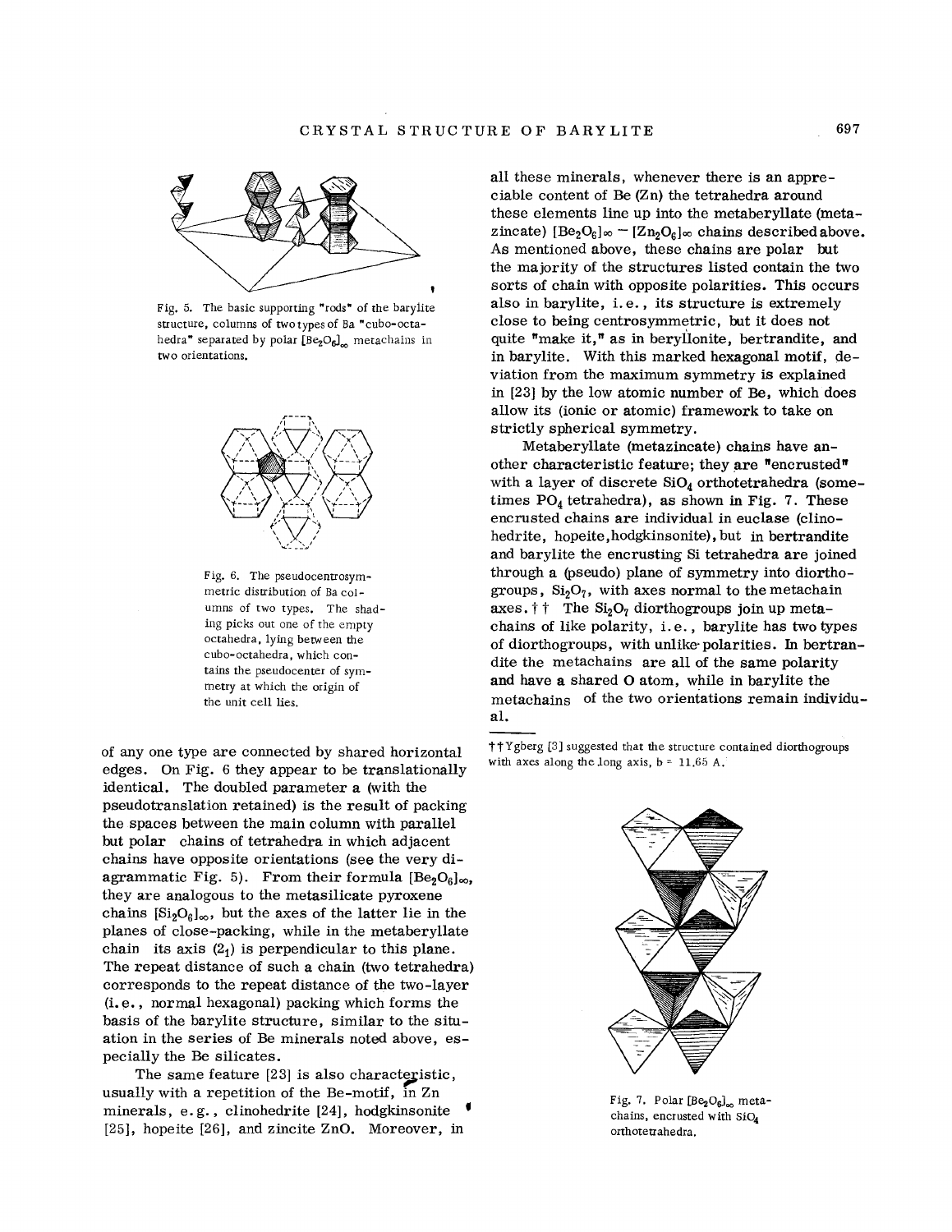|                                                                                          | Si <sub>1</sub> -tetrahedron                                                                                                     | Be <sub>1</sub> -tetrahedron                                                                                             |                                                                                                                                  |  |  |  |  |
|------------------------------------------------------------------------------------------|----------------------------------------------------------------------------------------------------------------------------------|--------------------------------------------------------------------------------------------------------------------------|----------------------------------------------------------------------------------------------------------------------------------|--|--|--|--|
| $Si_1 - O_1 = 1.63$<br>$Si_1 - O_2 = 1.65$<br>$Si_1 - O_4 = 1.67$<br>$Si1 - O6 = 1.64$   | $0_1 = 0_2 = 2.71$<br>$0_1 - 0_4 = 2.70$<br>$0_1 - 0_6 = 2.78$<br>$0_3 - 0_4 = 2.64$<br>$Q_2 - Q_6 = 2.69$<br>$0_4 - 0_6 = 2.75$ | $Be_1 - O_3 = 1.64$<br>$Be - O_1 = 1.65$<br>$Be - O_7 = 1.68$<br>$Be - O_6 = 1.70$                                       | $Q_1 - Q_3 = 2.59$<br>$0_1 - 0_2 = 2.66$<br>$0_1 - 0_6 = 2.69$<br>$0_2 - 0_7 = 2.70$<br>$0_3 - 0_6 = 2.64$<br>$O_6 - O_7 = 2.63$ |  |  |  |  |
|                                                                                          | Si <sub>s</sub> -tetrahedron                                                                                                     | Be <sub>2</sub> -tetrahedron                                                                                             |                                                                                                                                  |  |  |  |  |
| $Si_2 - O_3 = 1.68$<br>$Si_2 - O_4 = 1.70$<br>$Si_2 - O_5 = 1.65$<br>$Si_2 - O_2 = 1.64$ | $0_8 - 0_4 = 2.68$<br>$O_3 - O_5 = 2.76$<br>$0_3 - 0_7 = 2.67$<br>$0_4 - 0_5 = 2.74$<br>$0_4 - 0_7 = 2.63$<br>$0_5 - 0_7 = 2.76$ | $Be2-O2=1.65$<br>$Be - O_5 = 1.68$<br>$Be - O_3 = 1.69$<br>$Be - O_6 = 1.66$                                             | $0_2 - 0_5 = 2.70$<br>$O_2 - O_3 = 2.66$<br>$O_2 - O_6 = 2.67$<br>$0_3 - 0_5 = 2.60$<br>$O_8 - O_6 = 2.64$<br>$0_1 - 0_2 = 2.68$ |  |  |  |  |
| Ba-polyhedron                                                                            |                                                                                                                                  |                                                                                                                          |                                                                                                                                  |  |  |  |  |
|                                                                                          | $Ba - O_1 = 2.82$<br>$Ba - O_5 = 2.84$<br>$Ba - O_4 = 3.04$<br>$Ba - O_4 = 2.86$<br>$Ba - O_3 = 3.12$<br>$Ba - O_6 = 3.10$       | $Ba - O_3 = 3.34$<br>$Ba - Q_6 = 3.00$<br>$Ba - O2 = 2.93$<br>$Ba - O_2 = 3.06$<br>$Ba - O2 = 2.89$<br>$Ba - O_2 = 3.08$ |                                                                                                                                  |  |  |  |  |

TABLE 3. Interatomic Distances in the Structure of Barylite (in A)

The metaberyllate chains and the  $Si<sub>2</sub>O<sub>7</sub>$  diorthogroups (in the other two directions) together form a three-dimensional framework ("braid") of tetrahedra, similar to the framework in normal aluminosilicates. In the barylite framework there are also wide hollows occupied by the massive Ba cations. Their arrangement on two levels is reminiscent of that in sodalite [22], where, however, the hollows are of greater volume; they contain, in addition to the central Cl atom, another  $8 \times \frac{1}{2} = 4$  Na atoms (in the eight windows). The barylite hollows each possess only four windows. A fundamental difference between the beryllosilicate and aluminosilicate frameworks is in the number of tetrahedra in contact at a shared O corner. In aluminosilicates this is always two tetrahedra, while in beryllosilicate two tetrahedra converge on an O atom only in the centers of the  $Si<sub>2</sub>O<sub>7</sub>$  groups. Of the other six O atoms, four are shared between  $1 Si + 2 Be$ . and two between  $1 Si + 1 Be$ . The valence deficiency is covered by the presence of the Ba  $(2 \times \frac{1}{12})$ . This is the reason for a certain excess charge on the other two types of O. The large size of the Ba cation, with 12 neighbors at various distances (see Table 3), does not allow it to settle the balance of valences with an accuracy greater than 0.33 units of charge. The barylite framework, of two types of tetrahedra with hollows occupied by large spherical Ba cations, is depicted in Fig. 8. Attention is drawn to the fact that the origin of the unit cell (the pseudocenter of symmetry) "hangs in space." This is not quite true; it lies in the center of an empty octahedron (picked out by shading in Fig. 6) to which are attached two metachains of different polarities, and also two diorthogroups, also of different orientation.



Fig. 8. General view of the barylite structure (xy projection) with a threedimensional beryllium-oxygensilicon framework of tetrahedra (paired Si tetrahedra are shown striated). In the large hollows lie the Ba cations.

In Table 3 are given the interatomic distances in barylite:  $Si=O$  does not lie outside the limits 1.63-1.70 A, where, as usual, the greatest  $Si=O$ distance is that to the central atom in the  $Si<sub>2</sub>O<sub>7</sub>$ group. The length of the  $O-O$  edge varies from 2.63 to 2.78 A. An essential feature of the diorthogroup is the angle  $Si-O-Si = 141^\circ$ . In the metachains Be $\text{-}O = 1.64 - 1.70$  A, with edges of length  $O = O = 2.59 - 2.70$  A. The closest 12 Ba  $= O$  distances lie in the range 2.82-3.34 A.

The columns of Ba cations and the parallel chain of Be tetrahedra make barylite optically positive. The (010) cleavage is parallel to the plane in which the axes of the  $Si<sub>2</sub>O<sub>7</sub>$  diorthogroups lie, and parallel to it are the  $[Be_2O_6]_{\infty}$  chains. The other cleavage, (210), corresponds to the diagonal of a cell with a value of a half the normal, i.e., that at which columns with an identical height of Ba atoms would be translationally identical. It is easy to see that this cleavage also does not intersect the  $Si<sub>2</sub>O<sub>7</sub>$ groups and is parallel to the  $[Be<sub>2</sub>O<sub>6</sub>]<sub>\infty</sub>$  chains.

It has been pointed out that barylite, like a number of other Be minerals including the very simple bromellite BeO, has a characteristic single two-layer close-packing, but in barylite the large Ba cation participates on equal terms (in the ratio  $1:7$ ) in this packing. In the light of this, a discovery made by one of the present authors [23] must seem natural: that chemically pure "Kalbaum" BeO contained up to  $0.2\%$  BaO, while natural BeO, bromellite, contained up to 1.5% BaO. This paradox becomes easily understood if we assume that the very feasible introduction occurs (on the "soil" of the single close-packing layer) of very fine inclusion of barylite into BeO (as intergrowth or attachment).